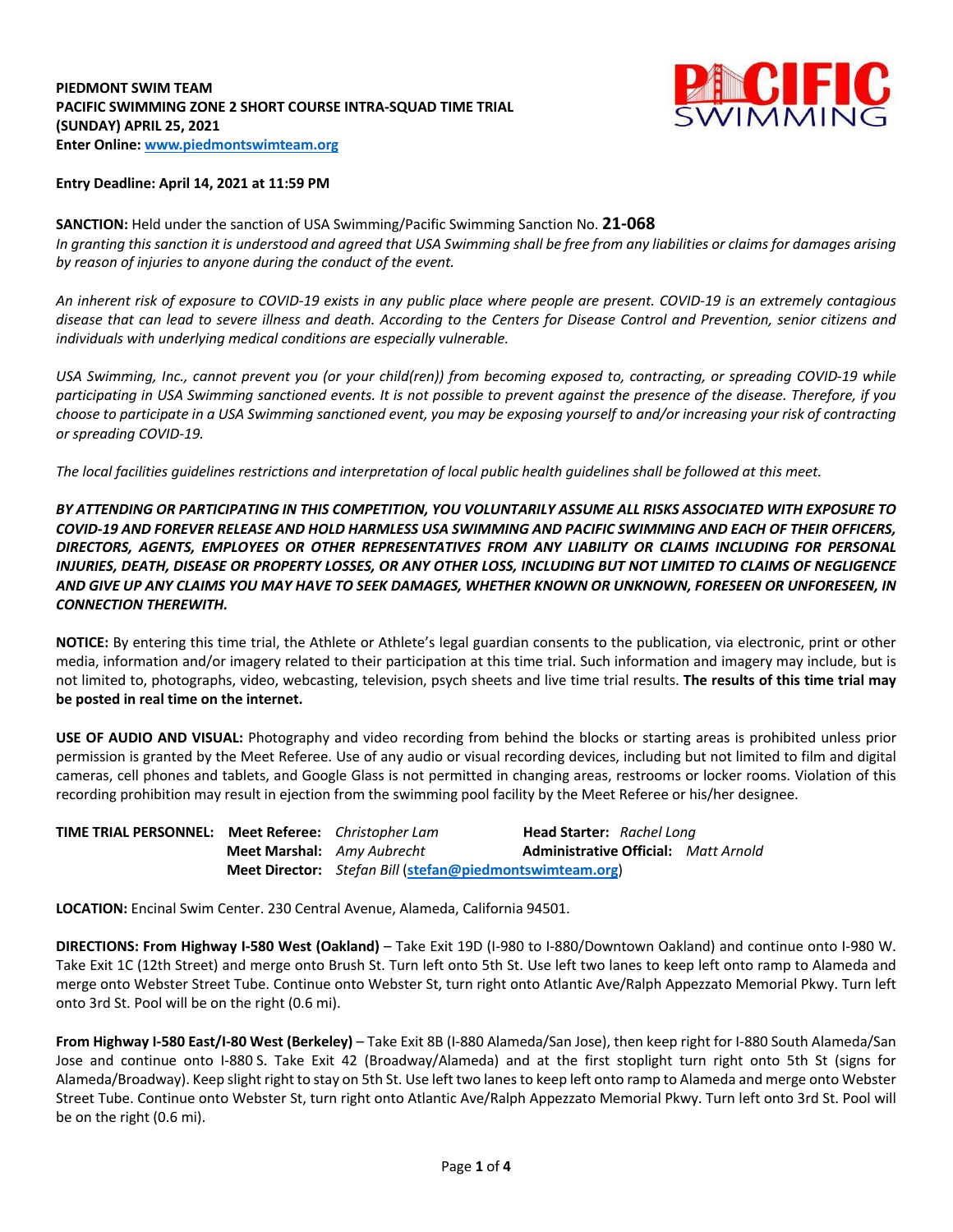**COURSE:** OUTDOOR 25-yard pool with up to 6 lanes available for competition. An additional 4 lanes will be available for warmup/warm-down throughout the competition. The minimum water depth for the shallow end course, measured in accordance with Article 103.2.3, is 7 feet at the start end and 7 feet at the turn end. The competition course has not been certified in accordance with 104.2.2C(4).

**TIME: Session 1** will begin at **2:00 PM,** with Session 1 warm-ups from **1:00 PM to 1:45 PM**. **Session 2** will begin at **the conclusion of Session 2 warm-ups,** with Session 2 warm-ups beginning after the conclusion of Session 1 but no sooner than 3:30 PM. Session 2 warm-ups will be at least 45 minutes.

- **RULES:** Current USA Swimming and Pacific Swimming rules and warm-up procedures will govern the time trial. A copy of these procedures will be available at the Clerk-of-Course.
	- **A site-specific Facility Safety Plan that complies with all health and safety mandates and guidelines of USA Swimming, Pacific Swimming, the State of California, and County of Alameda will be enforced. The Facility Safety Plan will be communicated prior to the time trial.** A copy of the plan will be available at the Clerk-of-Course.
	- Athletes will warm up and swim with their assigned camp cohorts.
	- All applicable adults participating in or associated with this time trial acknowledge that they are subject to the provisions of the USA Swimming Minor Athlete Abuse Prevention Policy ("MAAPP"), and that they understand that compliance with the MAAPP policy is a condition of participation in the conduct of this competition.
	- All events are timed finals.
	- All events will swim fast to slow.
	- Athletes may compete in up to four (4) individual time trials per day plus relays.
	- All athletes ages 12 and under should complete competition within four (4) hours.
	- Entries will be accepted until the number of athletes exceeds the Facility Safety Plan capacity or until the entry deadline, whichever is sooner.
	- If local conditions warrant it the Meet Referee, with the concurrence of the Meet Director, may require a mandatory scratch down. Refunds will be made via TeamUnify for any mandatory scratches.
	- **All Coaches and Officials must wear their USA Swimming membership cards in a visible manner.**
	- At the Meet Referee's discretion, events may be combined by age, gender, distance, and/or stroke.
	- By the authority of the Referee, the announced arrangement of heats in any event may be added or altered to the extent of consolidating heats.

**ATTENTION HIGH SCHOOL ATHLETES:** If you are a high school athlete in season, you need to be Unattached from this meet. It is the athlete's responsibility to be Unattached from this meet. You can un-attach at the meet if necessary. This does not apply to athletes swimming under the rules of the Nevada Interscholastic Activities Association (NIAA).

**UNACCOMPANIED ATHLETES:** Any USA Swimming athlete-member competing at the time trial must be accompanied by a USA Swimming member-coach for the purposes of athlete supervision during warm-up, competition, and warm-down. If a coach-member of the athlete's USA Swimming Club does not attend the time trial to serve in said supervisory capacity, it is the responsibility of the Athlete or the Athlete's legal guardian to arrange for supervision by a USA Swimming member-coach. The Meet Director or Meet Referee may assist the Athlete in making arrangements for such supervision; however, it is recommended that such arrangements be made in advance of the time trial by the Athlete's USA Swimming Club Member-Coach.

**RACING STARTS:** Athletes must be certified by a USA Swimming member-coach as being proficient in performing a racing start or must start the race in the water without the use of the backstroke ledge. It is the responsibility of the Athlete or the Athlete's legal guardian to ensure compliance with this requirement.

**RESTRICTIONS:** • Smoking and the use of other tobacco products is prohibited on the pool deck, in the locker rooms, in spectator seating, on standing areas and in all areas used by Athletes, during the time trial and during warm-up periods.

- Sale and use of alcoholic beverages are prohibited in all areas of the venue.
- No glass containers are allowed in the venue.
- No propane heater is permitted except for snack bar/operations.
- All shelters must be properly secured.
- Deck changes are prohibited.
- Destructive devices to include but not limited to, explosive devices and equipment, firearms (open or concealed), blades, knives, mace, stun guns and blunt objects are strictly prohibited in the swimming facility and its surrounding areas. If observed, the Meet Referee or his/her designee may ask that these devices be stored safely away from the public or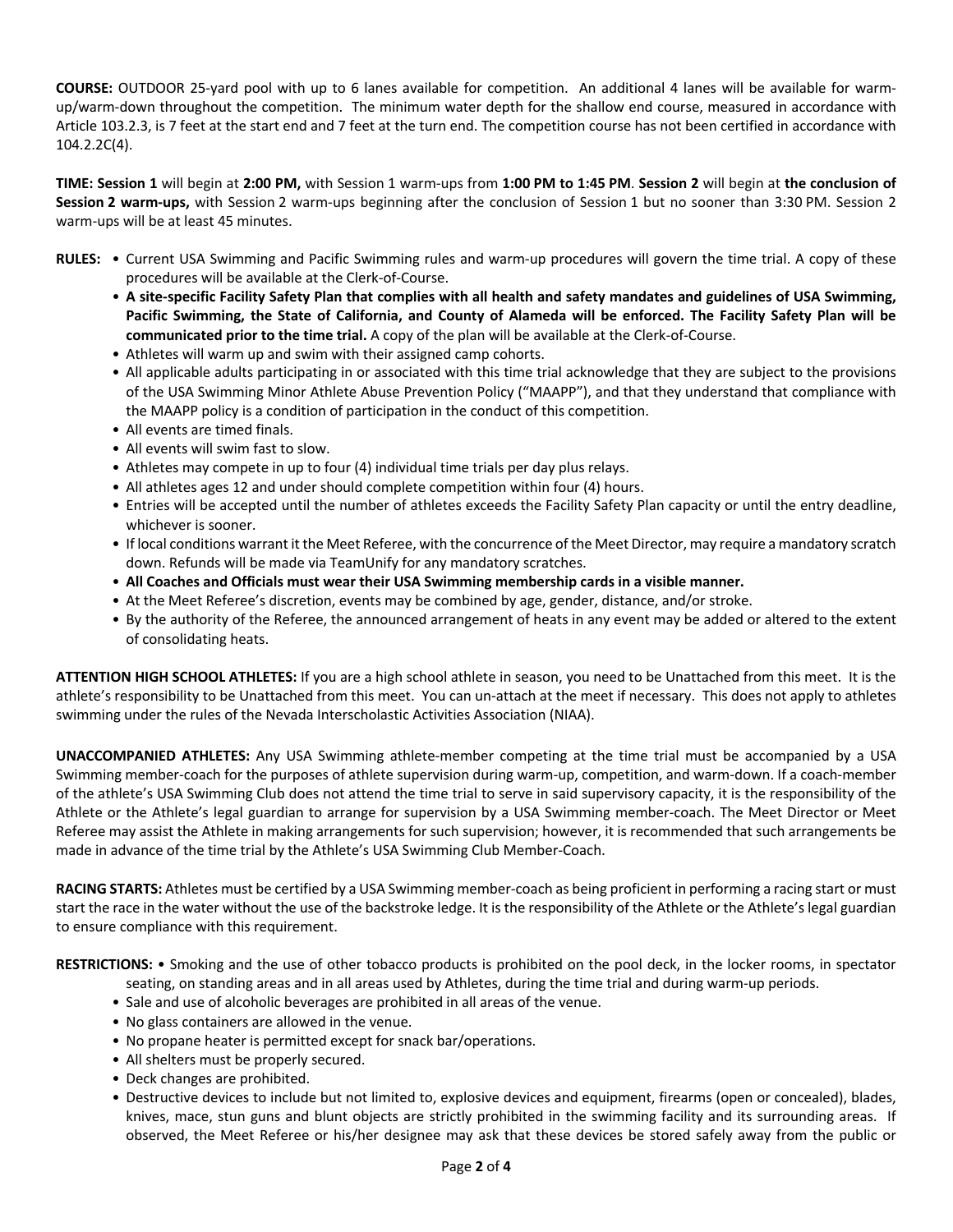removed from the facility. Noncompliance may result in the reporting to law enforcement authorities and ejection from the facility. Law enforcement officers (LEO) are exempt per applicable laws.

- Operation of a drone, or any other flying apparatus, is prohibited over the venue (pools, Athlete/Coach areas, Spectator areas and open ceiling locker rooms) any time Athletes, Coaches, Officials and/or Spectators are present.
- **Per Alameda County Department of Public Health guidance, face coverings shall be worn in the facility except for athletes swimming and entering/leaving the pool.**
- As per California Department of Public Health (CDPH) Guidance Related to Outdoor and
- Indoor Youth and Recreational Adult Sports (2021-02-19), there is no maximum number of athletes per lane within camp cohorts so long as proper physical distancing is maintained. Coaches and/or marshals shall monitor and limit the number of athletes per lane to the extent of maintaining such proper physical distancing.
- All individuals shall maintain proper physical distancing within the facility. **Exception:** Lane timers, provided that they are within the same camp cohort and while wearing face coverings, may temporarily be within close physical proximity amongst those within their camp cohort to observe the finish per 102.17.3B. Lane timers shall maintain physical distancing from those outside their cohort while performing their timing duties described in 102.17.
- **ELIGIBILITY:** Athletes must be current members of USA Swimming and enter their name and registration number on the time trial entry card as they are shown on their Registration Card. If this is not done, it may be difficult to match the Athlete with the registration and times database. The meet host will check all athlete registrations against the SWIMS database and if not found to be registered, the Meet Director shall accept the registration at the time trial (a \$10 surcharge will be added to the regular registration fee). Duplicate registrations will be refunded by mail.
	- **CLOSED COMPETITION:** Competition is open exclusively to athletes of **Piedmont Swim Team.** Athletes who are unattached but participating with **Piedmont Swim Team** are eligible to compete.
	- **Session 1** is open to athletes in PST **Camps 2, 6 and 7**. **Session 2** is open to athletes in PST **Camps 1, 5 and 7.**
	- Entries with **"NO TIME" will be ACCEPTED.**
	- Disabled athletes are welcome to attend this time trial and should contact the Meet Director or Meet Referee regarding any special accommodations on entry times and seeding per Pacific Swimming policy.
	- Age on the first day of the time trial will be the Athlete's age for the entire time trial.

**ENTRY FEES:** \$40 flat fee per athlete. Entry fee will be billed with athlete monthly dues. No refunds will be made, except in the case of mandatory scratch downs.

**ONLINE ENTRIES: All entries will be made through the Piedmont Swim Team TeamUnify website (www.piedmontswimteam.org).**  Entries submitted via TeamUnify must be confirmed no later than **April 14, 2021 at 11:59 PM.** Entries that are not confirmed in TeamUnify are incomplete and shall not be accepted after the entry deadline or after capacity has been reached, whichever is sooner.

**CHECK-IN:** The time trial will be **pre-seeded**. Athletes do not need to check in at the Clerk of Course and should report directly to the Ready Room no sooner than two heats prior to the athlete's race.

**SCRATCHES:** Any athletes not reporting for or competing in an individual timed final event that they have entered shall not be penalized. Athletes do not need to notify the Referee nor report to the starting blocks to declare the athlete's intent not to swim.

**PROGRAM:** A program with seeding assignments will be made available electronically prior to the start of time trials.

#### **AWARDS:** None.

**ADMISSION:** Admission into the facility will be limited to entered athletes, time trial personnel (e.g., invited officials, timers, meetoperations), and facility staff for each session. Spectators will not be admitted into the facility due to capacity restrictions. Spectators may be able to observe athletes via livestream. The link to the livestream will be provided prior to the start of the time trial.

**OFFICIALS: Officials must be invited to work at this time trial.** Invitations to officiate will be emailed no later than April 17, 2021. Only officials who are invited and accepted will be admitted into the facility.